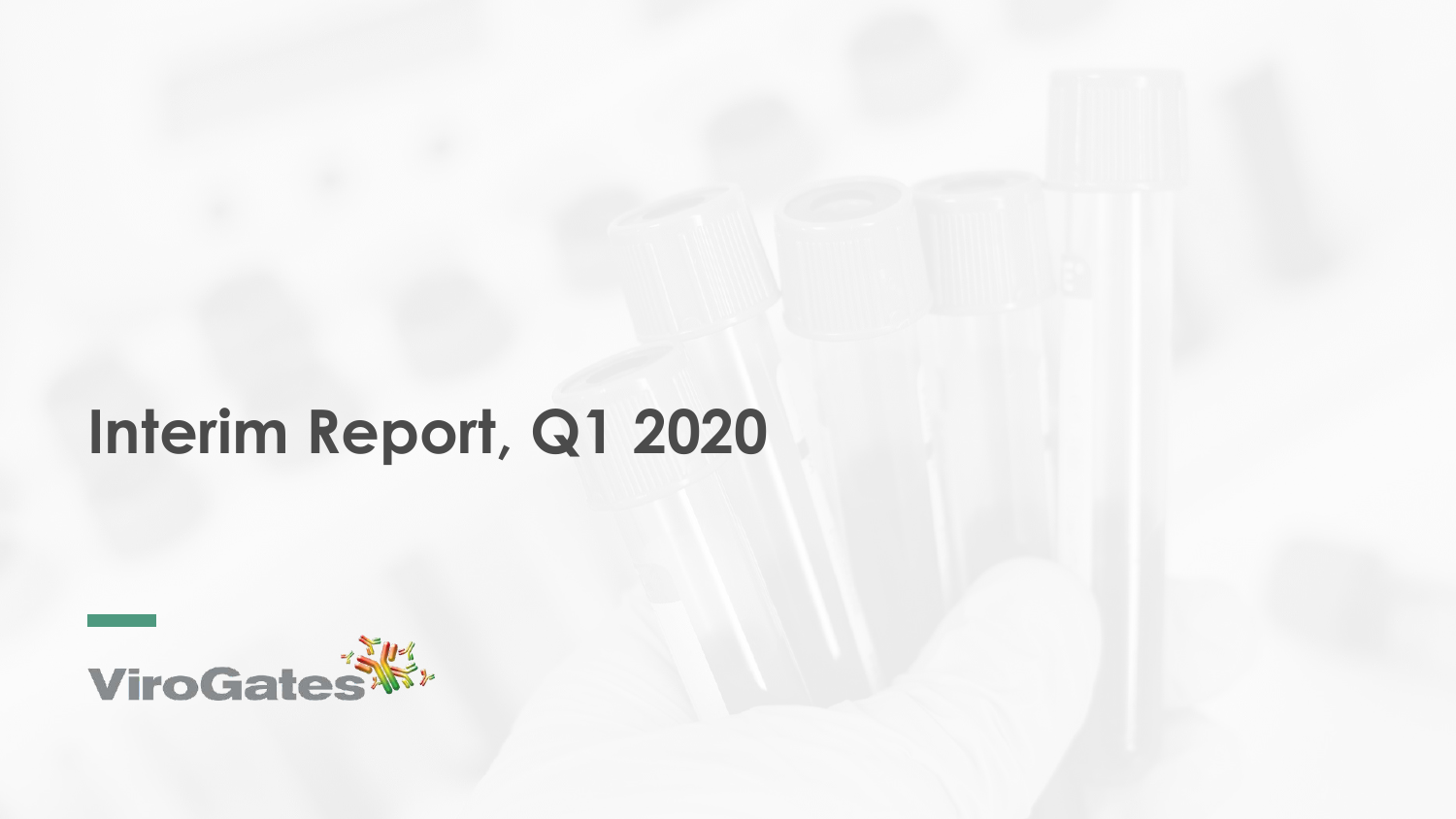| <b>Summary</b>              | 3  |
|-----------------------------|----|
| <b>Management review</b>    |    |
| <b>Financial statements</b> | 11 |

**18**

**Statement by the Board and Executive Management**

On 30 April 2020, the Board of Directors has accepted the interim report for the first quarter of 2020 (the period 1 January – 31 March 2020) for ViroGates A/S. The interim report is unaudited.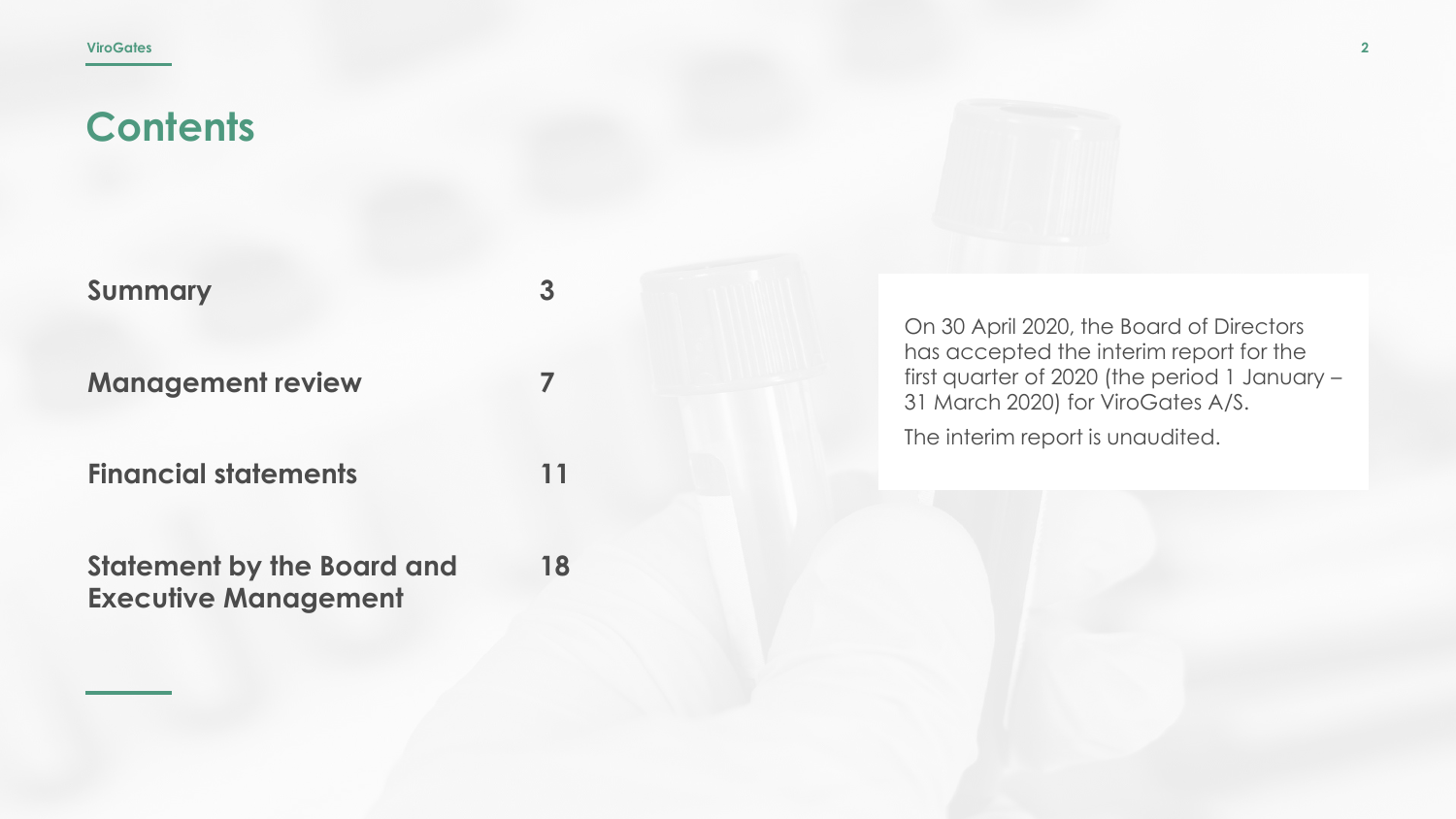| Summary                                                          | -5 |
|------------------------------------------------------------------|----|
| <b>Management review</b>                                         |    |
| <b>Financial statements</b>                                      | 11 |
| <b>Statement by the Board and</b><br><b>Executive Management</b> | 18 |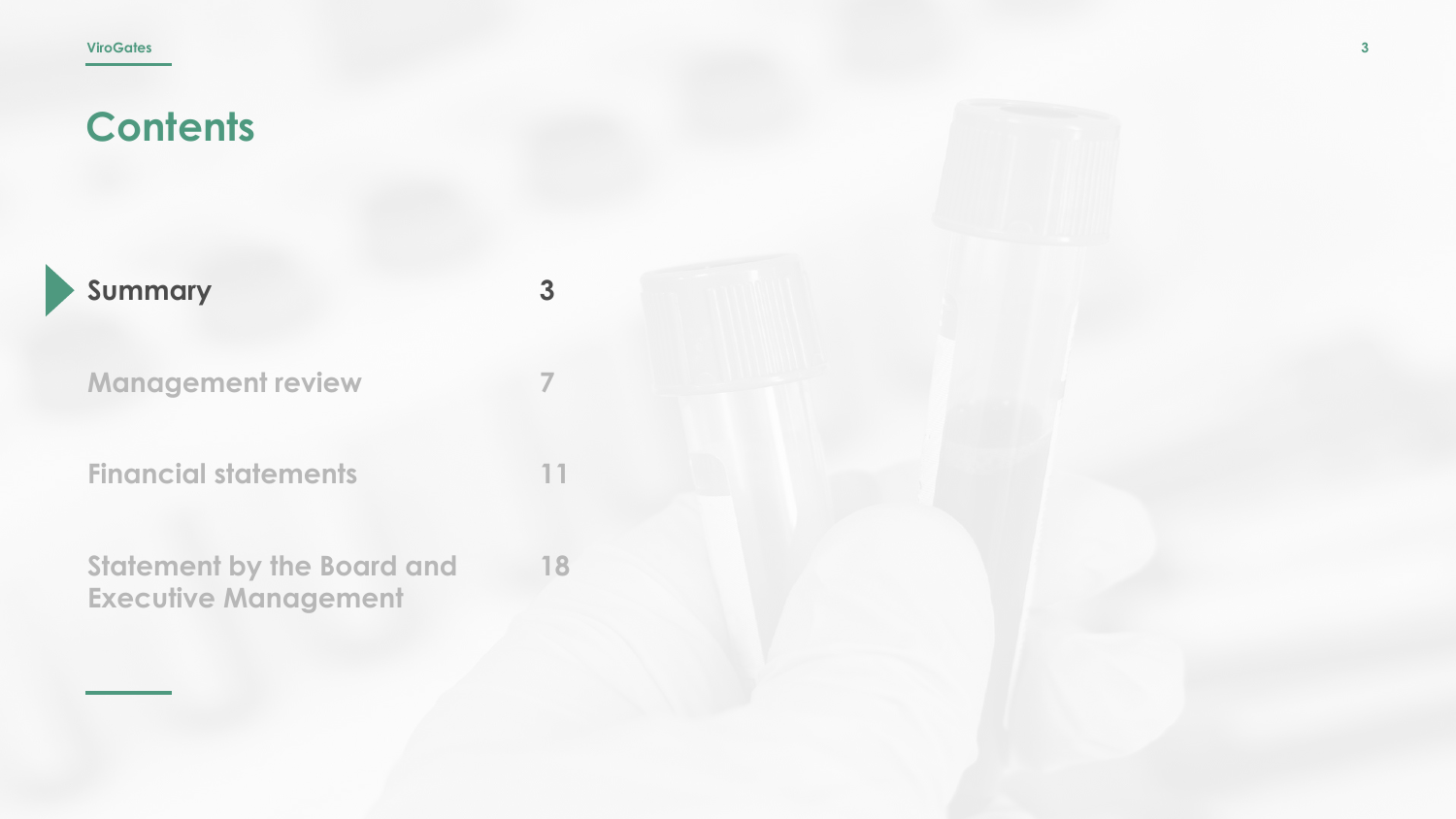### **The number of individual orders increased in Q1- the 60% revenue drop was due to a customer testing halt expected to be temporary**

#### **Financial results in Q1, 2020**

*(Q1, 2019 results in brackets)*

- Revenue decreased by -60% to TDKK 445 (TDKK 1,105)
- Operating expenses increased by 38% to TDKK -6,677 (TDKK -4,848)
- Operating loss increased by 66% to TDKK -6,433 (TDKK -3,864)
- Net loss increased by 68% to TDKK -6,187 (TDKK -3,675)
- Cash and cash equivalents at the end of the period amounted to TDKK 35,724 (TDKK 55,992)

*"In the first quarter of 2020, we received an increasing number of paid hospital orders. We believe this is a direct result of our recent significant investments in sales activities. Despite this positive trend, we experienced a 60% drop in revenue due to a halt in testing by our largest customer. We expect this to be temporary while a customer-specific solution is found. We still expect to become cash flow positive with the existing cash at hand."*

Mark Christian Hvidberg da Silva, CFO

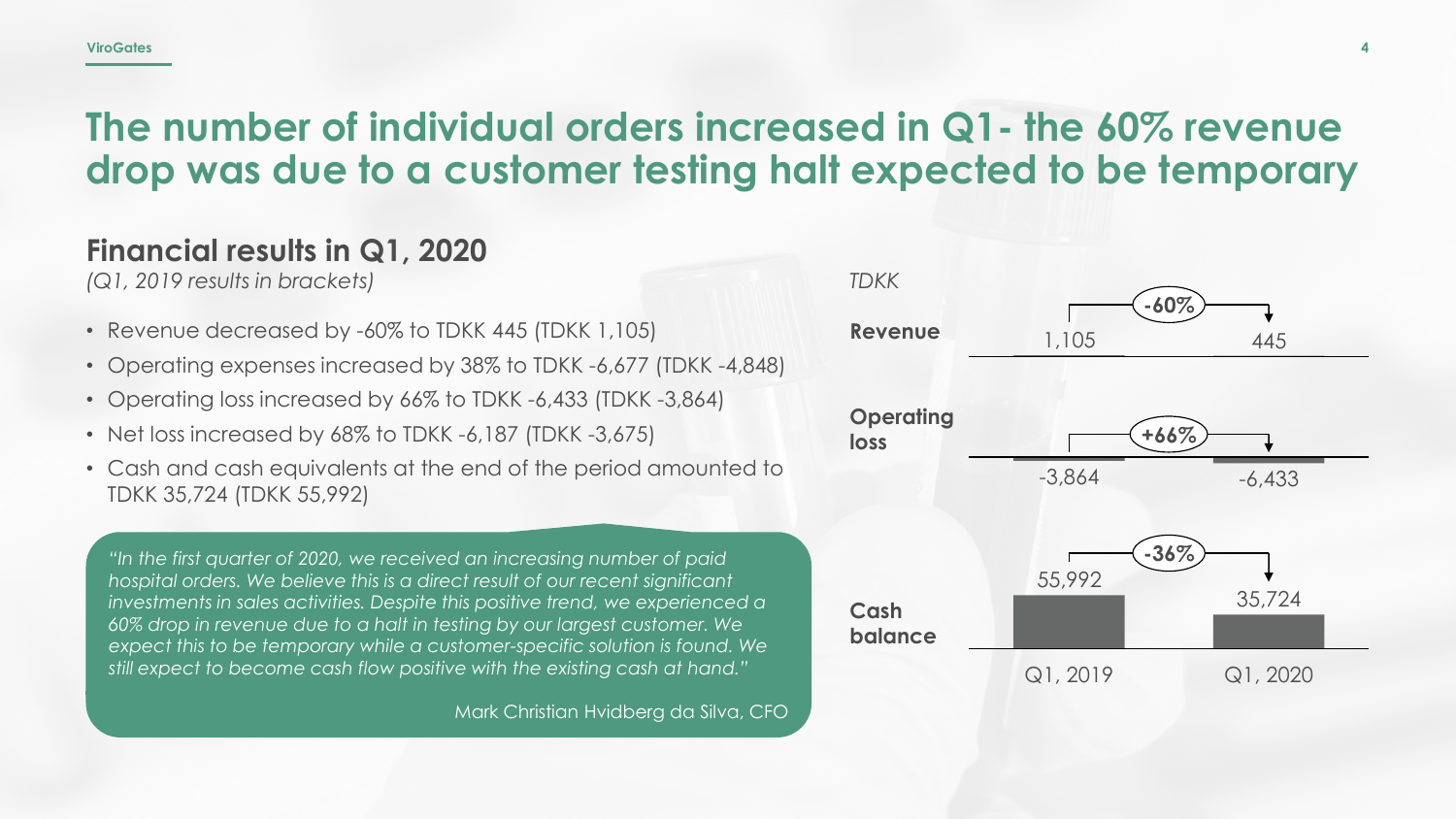#### **ViroGates**

### **A Danish region serving seven hospitals became a clinical customer - TurbiLatex is now validated on ADVIA® XPT**

#### **Business highlights in Q1, 2020**

- Announced clinical implementation of suPARnostic® Quick Triage at hospitals in Region Zealand and to be conducted by the clinical immunology department at Næstved Hospital
- Validated suPARnostic® TurbiLatex on Siemens Healthineers ADVIA® XPT Chemical Diagnostics System
- Initiated a collaboration with Interlux Group to market ViroGates' suPARnostic® products in the Baltic countries
- Announced receiving and handling a customer complaint regarding suPARnostic® ELISA
- Updated the strategic objective to become cash flow positive with the existing cash at hand
- Published ViroGates' Annual Report 2019
- Increased number of hospitals evaluating suPARnostic® by 72% compared to Q1, 2019

**new clinical routine customer**  covering analyses from an entire region

**1**

*"We are happy to have started the year by having both an entire region as new clinical customers and to introduce suPARnostic® at yet another turbidimetric platform. Most of all, we are excited to see an increasing number of hospitals placing paid orders."*

Jakob Knudsen, CEO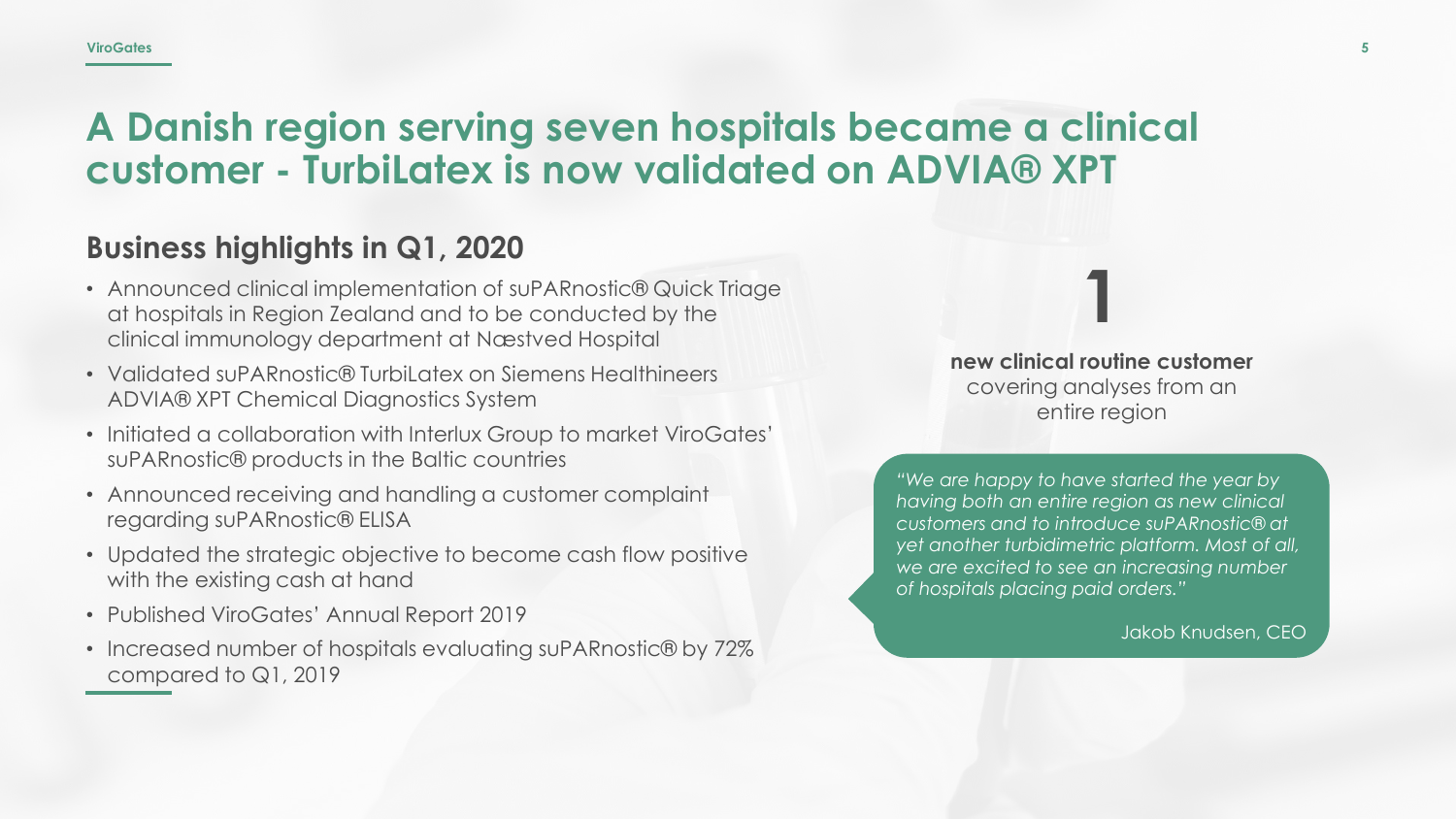### **Confidence in the future due to a strong customer pipeline**

#### **Full year outlook, 2020**

- Revenue was negatively affected by a customer complaint from the company's biggest customer leading to a decrease of 60% in our revenue in Q1 – this is expected to be temporary, although it is expected to have an impact on revenue in the coming months
- 50 hospitals are evaluating clinical use by end of  $Q1$  we expect that a number of these will become clinical routine customers in 2020
- New customers are expected to increase revenue significantly in the long term, however, a certain ramp-up time is needed and new customers in 2020 will not necessarily have a large impact on full-year 2020 revenue
- The strategic objective of reaching 40 clinical customers by end 2020 was abandoned due to the difficulty of predicting the length of the sales cycle – the new strategic objective is to become cash flow positive with the existing cash at hand
- The COVID-19 outbreak has caused a delay in most sales activities at hospitals but has also generated an increased interest in using suPARnostic® to help triage patients during the pandemic – the full-year net impact of COVID-19 remains uncertain and a key risk

*"This quarter, we have seen good progression from initial stages of interest to emerging clinical routine use of our biomarker."*

Thomas Krarup, VP Sales & Marketing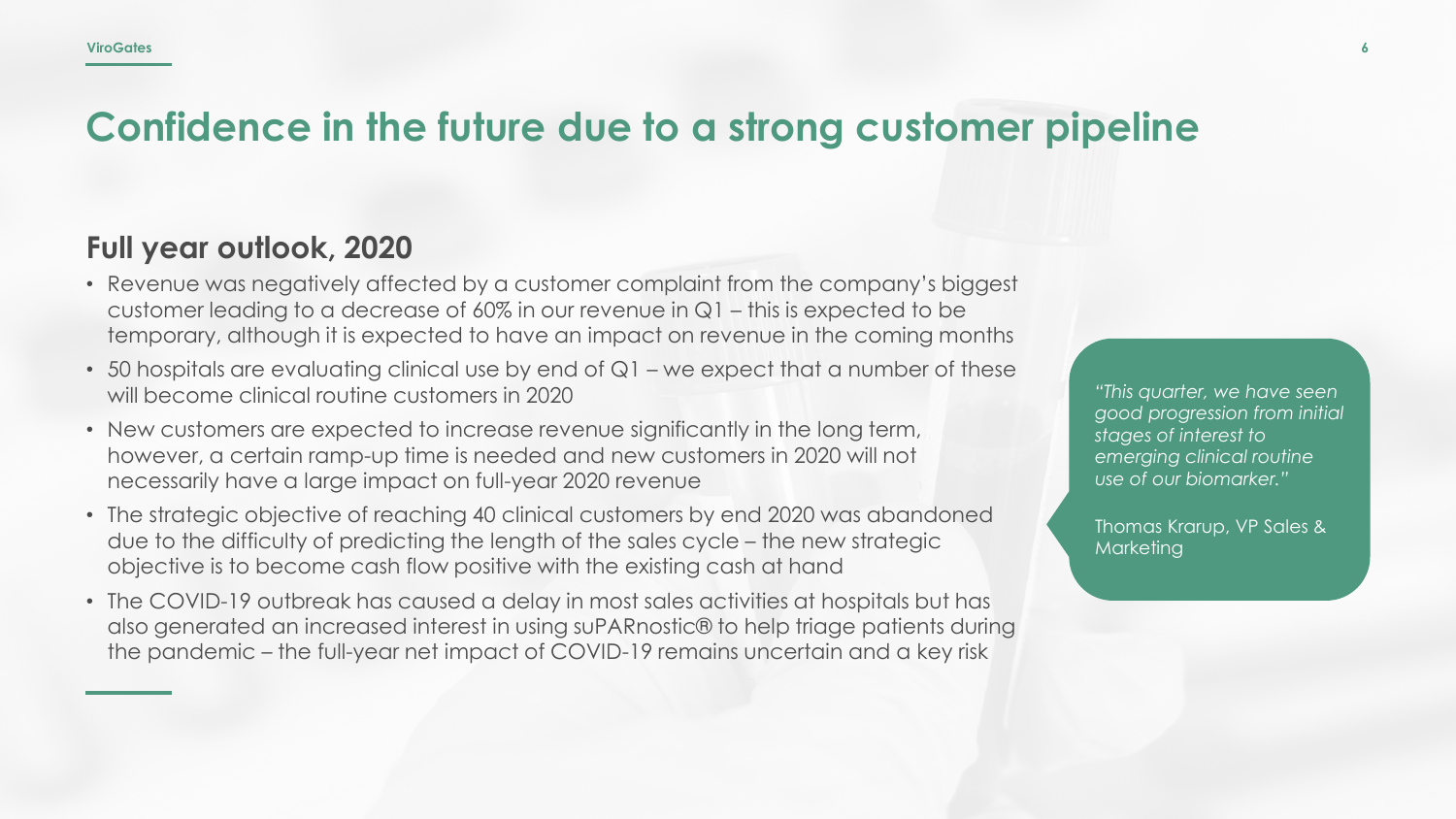| <b>Summary</b>           |
|--------------------------|
| <b>Management review</b> |

**3**

**7**

**11**

**Financial statements**

**Statement by the Board and Executive Management 18**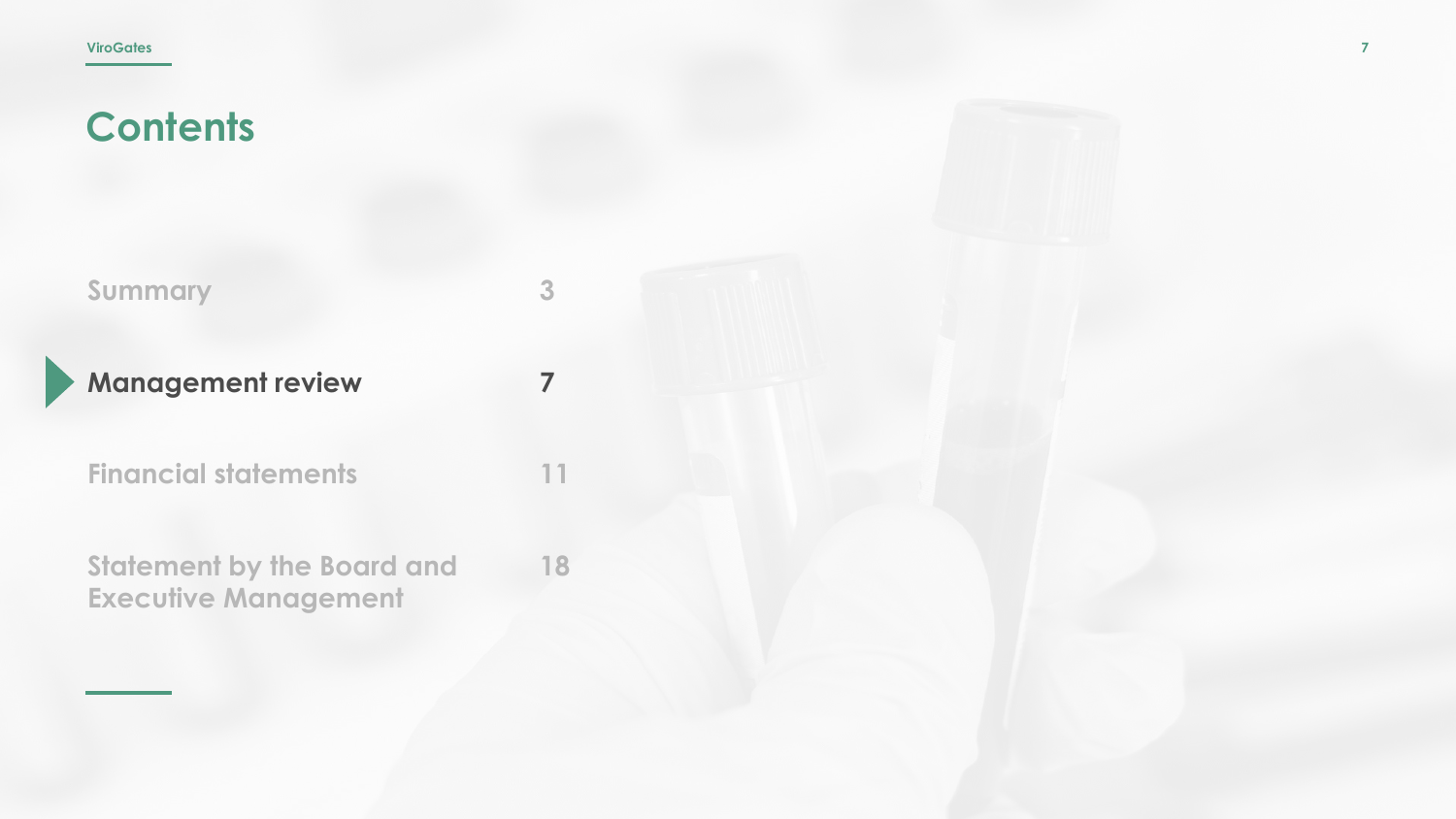## **Financial highlights**

#### **Key figures and ratios**

|                                | DKK ('000) unless otherwise stated    | Q1<br>2020 | Q1<br>2019 | $\sqrt{2}$<br><b>change</b> | 2019      | DKK unless otherwise stated        | Q1<br>2020 | Q1<br>2019 | $\sqrt{2}$<br>change | 2019     |
|--------------------------------|---------------------------------------|------------|------------|-----------------------------|-----------|------------------------------------|------------|------------|----------------------|----------|
|                                | Net revenue                           | 445        | 1,105      | $-60\%$                     | 3,582     | Rate of return (%)                 | $-208.58$  | $-148.32$  | 41%                  | $-736,8$ |
|                                | Gross profit/loss                     | 298        | 1,015      | $-71%$                      | 3,198     | Market share price, end of period  | 59.0       | 48.5       | 22%                  | 34.3     |
| <b>INCOME</b>                  | Operating profit/loss                 | $-6,433$   | $-3,864$   | 66%                         | $-19,723$ | Earnings per share before dilution | $-2.04$    | $-1.21$    | 68%                  | $-6.19$  |
| <b>STATEMENT</b>               | Financial income and expenses, net    | $-76$      | $-81$      | $-6\%$                      | $-286$    | Earnings per share after dilution  | $-1.79$    | $-1.06$    | 68%                  | $-5.43$  |
|                                | Profit/loss for the period before tax | $-6,509$   | $-3,945$   | 65%                         | $-20,009$ | Equity ratio (%)                   | 86%        | 95%        | -9%                  | 93%      |
|                                | Profit/loss for the period            | $-6,187$   | $-3,675$   | 68%                         | $-18,797$ | Employees, end of period (#)       | 13         | 11         | 18%                  | 12       |
|                                | Total assets                          | 39,246     | 60,135     | $-35%$                      | 45,157    |                                    |            |            |                      |          |
| <b>BALANCE</b><br><b>SHEET</b> | Equity                                | 36,027     | 57,336     | $-37\%$                     | 42,215    |                                    |            |            |                      |          |
|                                | Invested capital                      | $\circ$    | 2,942      | $-100\%$                    | 57,391    |                                    |            |            |                      |          |
|                                | Cash flows from operating activities  | $-5,683$   | $-4,089$   | 39%                         | $-18,072$ |                                    |            |            |                      |          |
| <b>CASH</b>                    | Cash flows from investment activities | $\circ$    | $-2$       | $-100\%$                    | $-604$    |                                    |            |            |                      |          |
| <b>FLOW</b>                    | Cash flows from financing activities  | $\circ$    | $\circ$    |                             | $\Omega$  |                                    |            |            |                      |          |
| <b>STATEMENT</b>               | Total cash flows                      | $-5,683$   | $-4,091$   | 39%                         | $-18,675$ |                                    |            |            |                      |          |
|                                | Investment in tangible fixed assets   | $\circ$    | $\circ$    |                             | $-547$    |                                    |            |            |                      |          |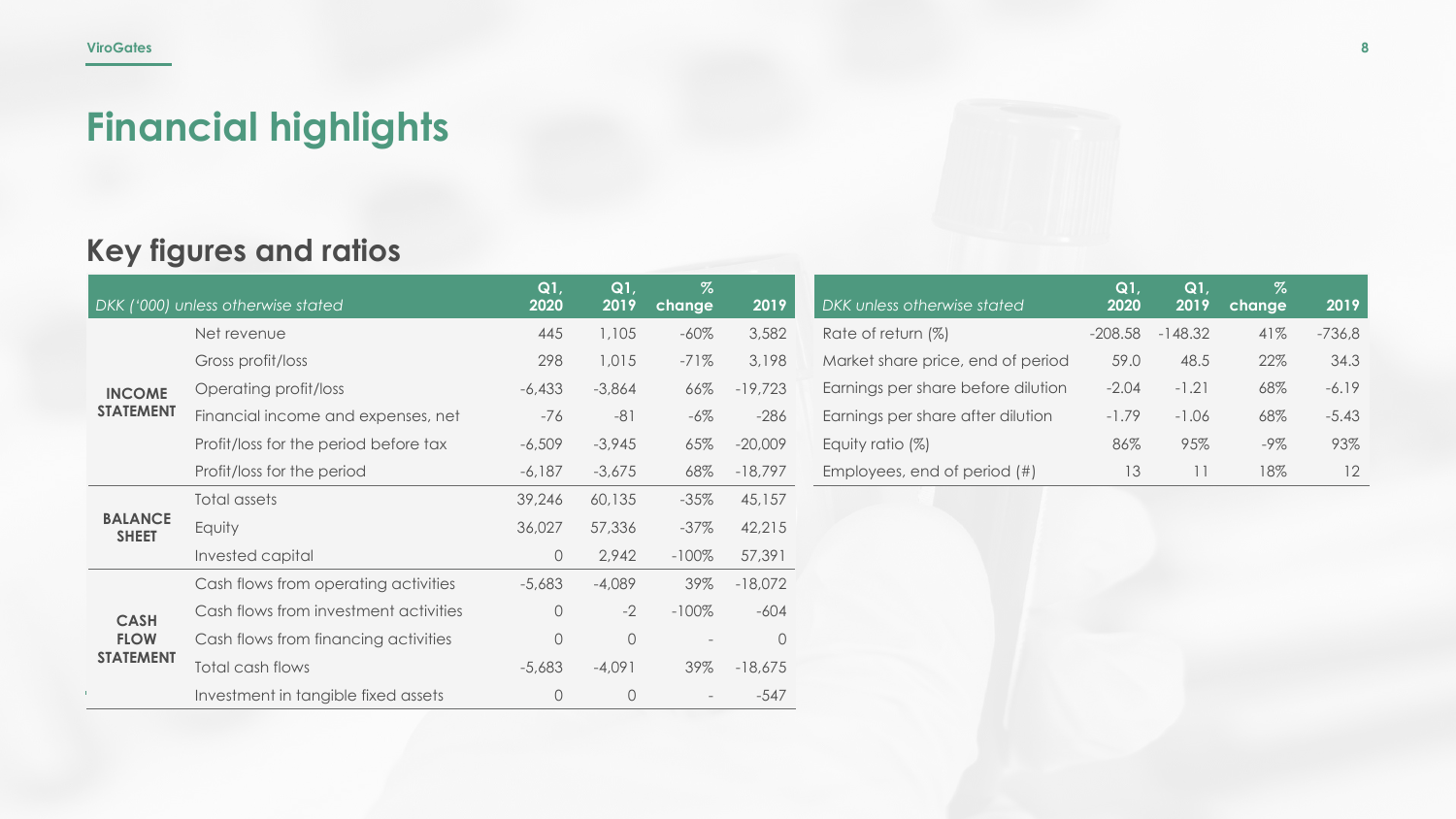### **Increasing number of orders and strong customer pipeline – product development progressing as planned**



#### **Strong customer pipeline**

The pipeline of hospitals that are evaluating suPARnostic® products intending to implement them in clinical routine remains strong compared to the previous quarter and grew by 72% compared to Q1, 2019. This is considered the most important lead indicator of the ability to generate long-term revenue.

#### **Customer complaint**

ViroGates received a complaint from a large customer that has led to a thorough investigation of how the customer conducts ELISA analyses and temporarily caused a drop in revenue. The ELISA product line is mainly for research use, however, ViroGates adheres to strict quality standards and have recommended that the customer stop the use of the ELISA product on the instrument platform that was in use (BEP 2000). suPARnostic® ELISA is not experiencing general quality issues. The customer is currently using the suPARnostic® Quick Triage product instead during the COVID-19 outbreak.

#### **Early results from sales investments**

A Danish region serving seven hospitals became a clinical routine customer and the number of orders from different customers more than doubled compared to Q1, 2019. This development is a strong indicator of the impact of the significant sales investments made since the initial public offering in 2018. The sales investments are the primary driver behind the increase in the operating loss to -6.4 DKKm.

#### **Progressing product development**

ViroGates managed to validate the suPARnostic® Turbilatex product on the Siemens Healthineers XPT platform. This was the first validation on a Siemens platform, which means ViroGates now has products available on both of the market leaders' platforms.

ViroGates has worked intensely with the point-of-care development system that is developed in collaboration with GENSPEED Biotech in Austria. Many important milestones were reached during Q1 and the project proceeds according to plan.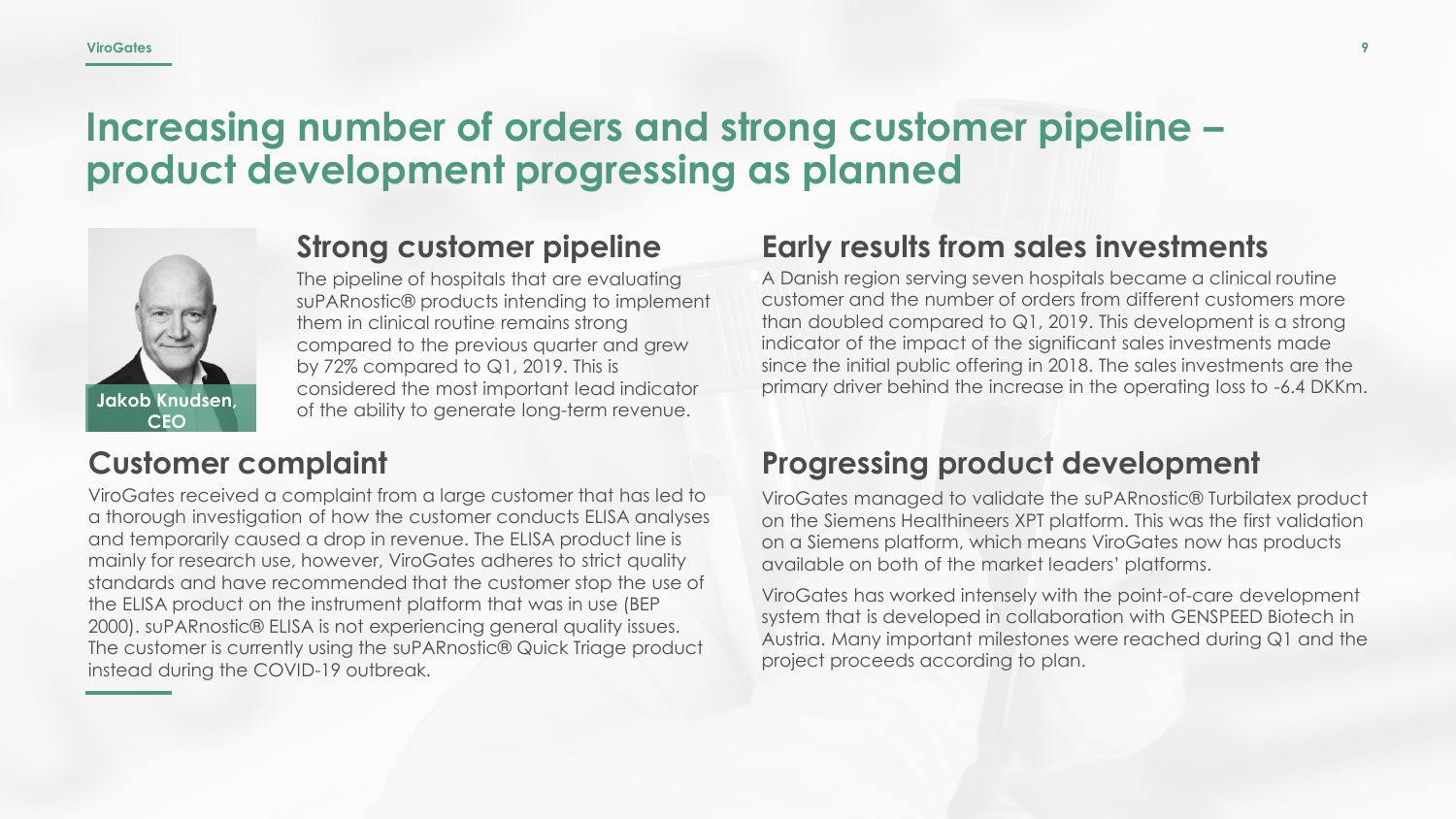### **ViroGates expects to become cash flow positive with the existing cash at hand - the net impact of COVID-19 remains uncertain**

### **More customers expected in 2020**

The pipeline of potential customers is expected to be converted into more clinical routine customers in 2020. The revenue impact is not expected to be significant in 2020 due to the longer sales cycle and a ramp-up period where customers often get the first months' kits free of charge.



The clinical routine customer who has currently paused testing is expected to continue when a solution has been found.

#### **New products and validations to come**

The collaboration with GENSPEED Biotech to develop a new point-of-care solution is progressing as planned with the aim of a launch in Q1, 2021.

suPARnostic® TurbiLatex validations on more instruments from large providers such as Siemens, Abbott, Roche, and Beckman Coulter are expected during 2020.

### **Uncertainty from COVID-19**

The key risks for ViroGates are unchanged from the annual report except for the increasing uncertainty from the COVID-19 outbreak.

The outbreak directly affects current and potential future customers in many ways and has put a halt to most sales activities presenting a challenge in closing new customers. However, an increasing interest in suPARnostic® products to help triage COVID-19 patients could have a positive impact on 2020. The net effect of the COVID-19 outbreak remains highly uncertain and a key risk for 2020.

#### **Revised strategic objective**

As announced on 20 March 2020, ViroGates does not expect to become cash flow positive in 2020 due to a longer sales cycle and the COVID-19 outbreak. The guidance on the number of clinical customers was abandoned. The company expects to become cash flow positive with the existing cash at hand of 35.7 DKKm.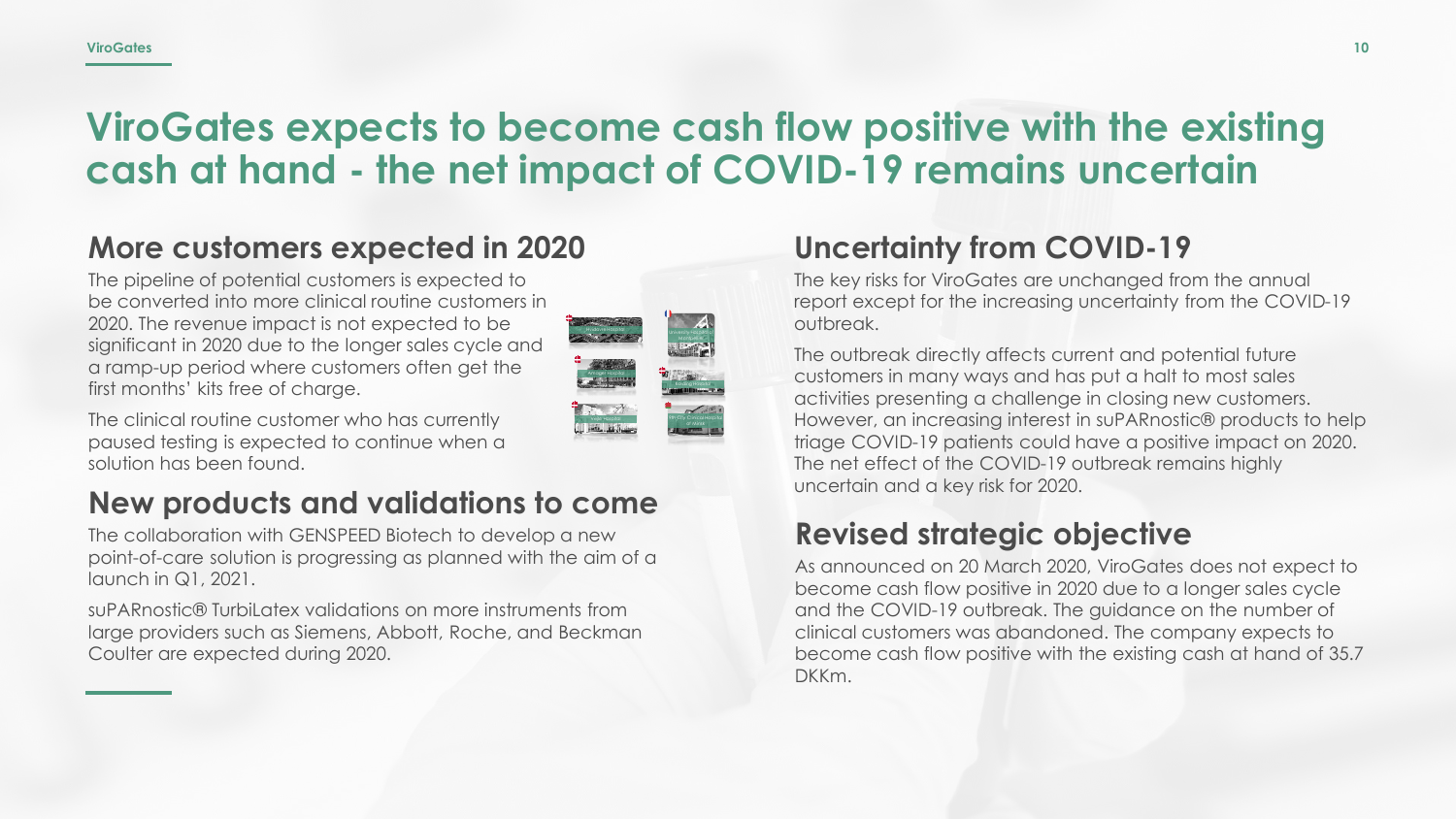| Summary | 3 |
|---------|---|
|         |   |

**7**

**11**

**18**

**Management review**

**Financial statements**

**Statement by the Board and Executive Management**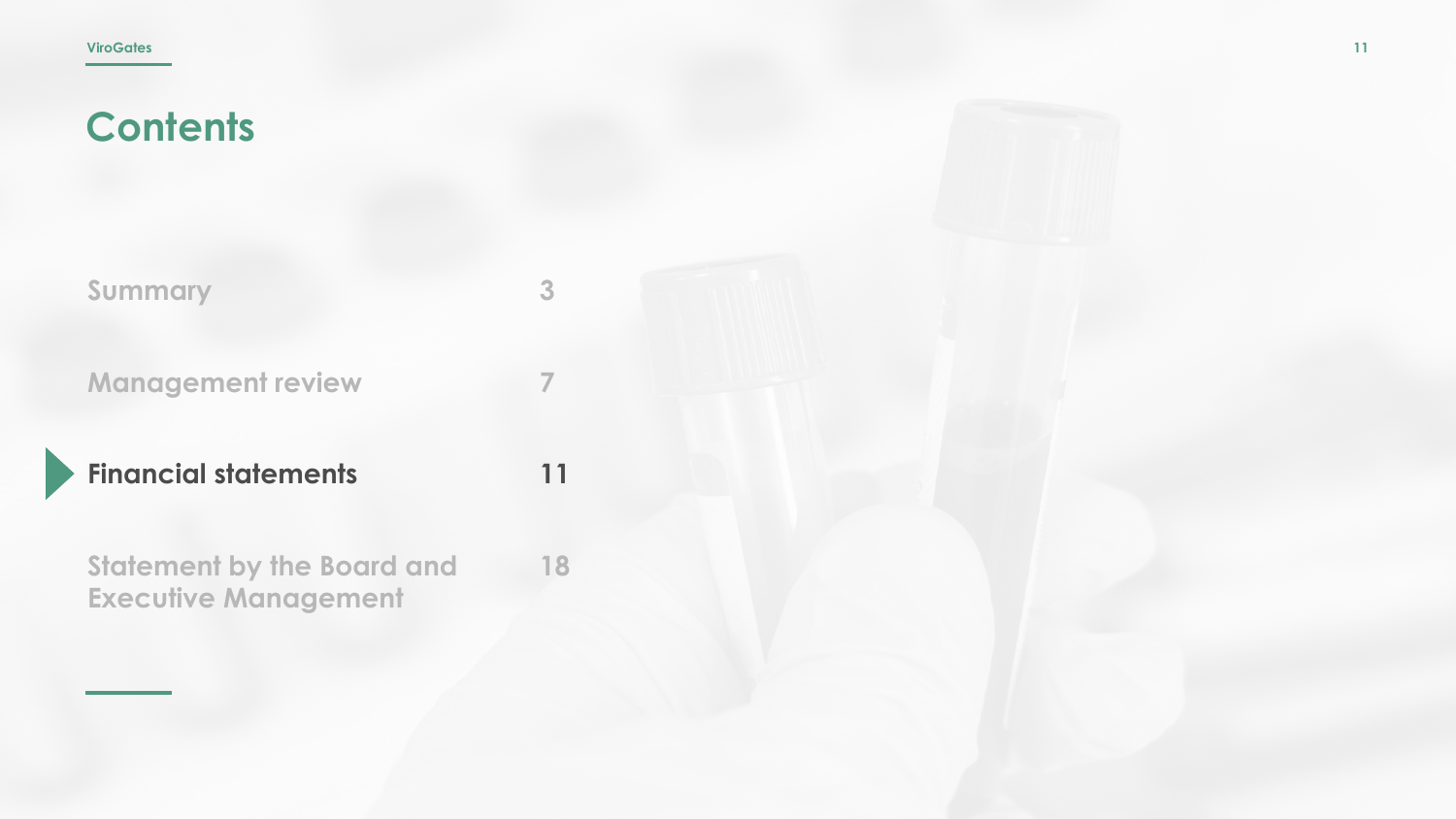## **Income Statement (1 January – 31 March 2020)**

| <b>PROFIT &amp; LOSS</b><br>Amounts in DKK ('000) | <b>Note</b>    | Q1<br>2020 | Q1<br>2019 | $\%$<br>change | 2019      |
|---------------------------------------------------|----------------|------------|------------|----------------|-----------|
| Net revenue                                       |                | 445        | 1,105      | $-60%$         | 3,581     |
| Cost of goods/services sold                       |                | $-147$     | $-90$      | 64%            | $-384$    |
| <b>Gross profit</b>                               |                | 298        | 1,015      | $-71%$         | 3,198     |
| Sales and distribution costs                      | 1              | $-4,402$   | $-2,804$   | 57%            | $-13,921$ |
| Research and development costs                    |                | $-1,481$   | $-1,270$   | 17%            | $-5,512$  |
| Administrative costs                              |                | $-848$     | $-806$     | 5%             | $-3,488$  |
| <b>Operating loss</b>                             |                | $-6,433$   | $-3,864$   | 66%            | $-19,723$ |
| Financial income                                  |                | 11         | $\circ$    | 5,534%         | 11        |
| Financial expenses                                |                | $-87$      | $-81$      | 7%             | $-298$    |
| Loss before tax                                   |                | $-6,509$   | $-3,945$   | 65%            | $-20,009$ |
| Tax on profit/loss for the period                 | $\overline{2}$ | 322        | 270        | 19%            | 1,212     |
| Loss for the period                               |                | $-6,187$   | $-3,675$   | 68%            | $-18,797$ |
| <b>Proposed distribution of loss</b>              |                |            |            |                |           |
| Retained profit                                   |                | $-6,187$   | $-3.675$   | 68%            | $-18,797$ |
| <b>Total</b>                                      |                | $-6,187$   | $-3,675$   | 68%            | $-18,797$ |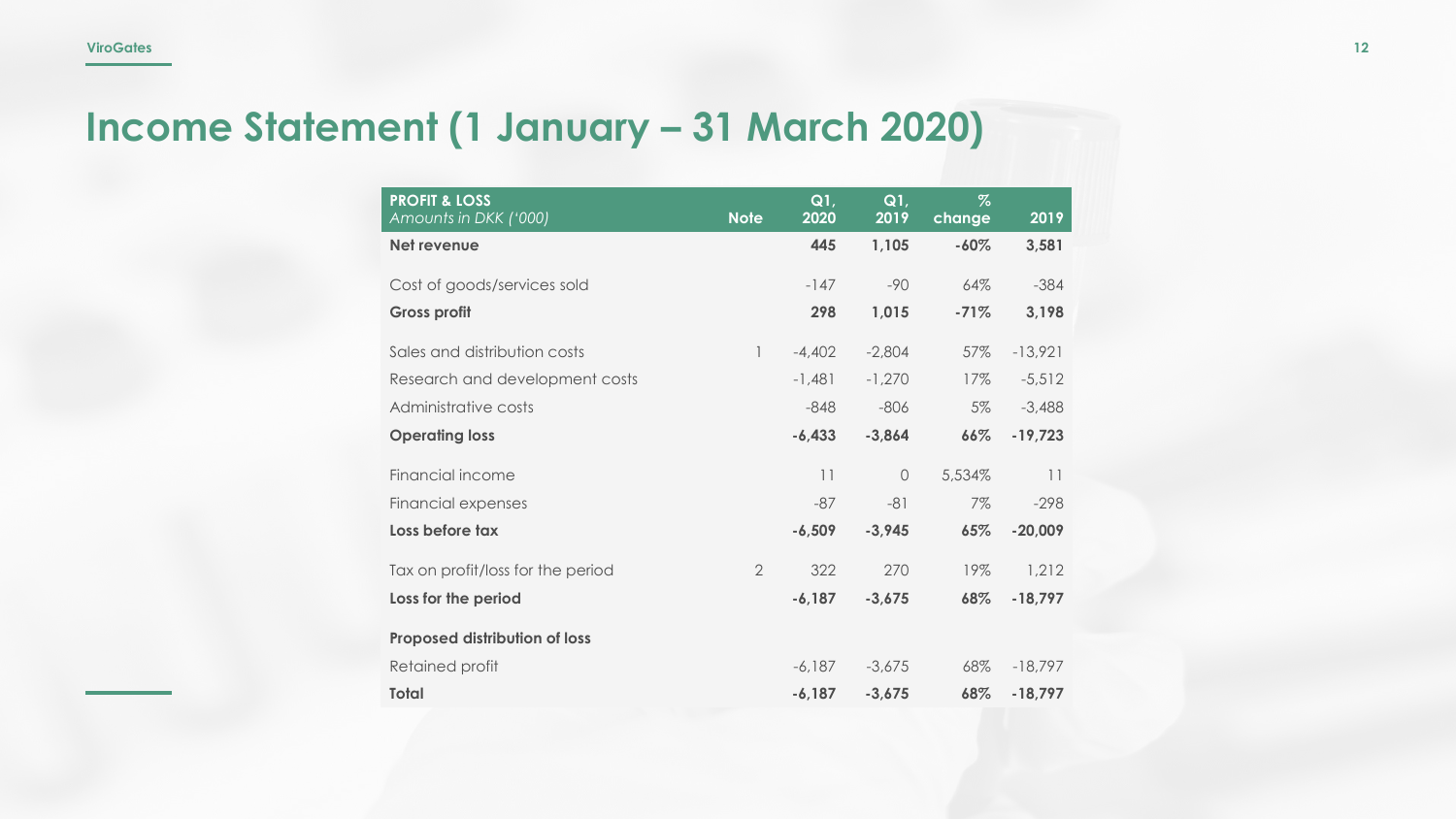## **Balance Sheet (31 March 2020)**

| <b>ASSETS</b><br>Amounts in DKK ('000)    | <b>Note</b>  | Q1<br>2020 | Q1<br>2019 | $\%$<br>change | 2019   | <b>EQUITY AND LIABILITIES</b><br>Amounts in DKK ('000) | <b>Note</b> | Q1<br>2020 | Q1<br>2019 | $\%$<br>change | 2019   |
|-------------------------------------------|--------------|------------|------------|----------------|--------|--------------------------------------------------------|-------------|------------|------------|----------------|--------|
| Other plant, machinery, tools & equipment |              | 494        | 86         | 473%           | 548    | Share capital                                          |             | 3,034      | 3,034      | 0%             | 3,034  |
| <b>Tangible fixed assets</b>              | $\mathbf{3}$ | 494        | 86         | 473%           | 548    | Retained profit                                        |             | 32,993     | 54,302     | $-39\%$        | 39,180 |
| Rent deposit and other receivables        |              | 167        | 112        | 49%            | 167    | Equity                                                 | 5           | 36,027     | 57,336     | $-37%$         | 42,214 |
| <b>Fixed asset investments</b>            | 4            | 167        | 112        | 49%            | 167    | Trade payables                                         |             | 1,242      | 1,108      | 12%            | 928    |
| <b>Fixed assets</b>                       |              | 661        | 198        | 223%           | 715    | Other liabilities                                      |             | 1,977      | 1,690      | 17%            | 2,015  |
|                                           |              |            |            |                |        | <b>Current liabilities</b>                             |             | 3,219      | 2,798      | 15%            | 2,944  |
| Finished goods and goods for resale       |              | 249        | 578        | $-57%$         | 390    |                                                        |             |            |            |                |        |
| Inventories                               |              | 249        | 578        | $-57%$         | 390    | <b>Liabilities</b>                                     |             | 3,219      | 2,798      | 15%            | 2,944  |
| Trade receivables                         |              | 253        | 752        | $-66%$         | 244    | <b>Equity and liabilities</b>                          |             | 39,246     | 60,135     | $-35%$         | 45,158 |
| Other receivables                         |              | $\circ$    | 58         | $-100%$        | 838    |                                                        |             |            |            |                |        |
| Corporation tax receivable                |              | 1,534      | 2,200      | $-30\%$        | 1,212  | Contingencies                                          | 6           |            |            |                |        |
| Prepayments and accrued income            |              | 824        | 357        | 131%           | 351    |                                                        |             |            |            |                |        |
| <b>Receivables</b>                        |              | 2,611      | 3,366      | $-22%$         | 2,644  |                                                        |             |            |            |                |        |
| <b>Cash and cash equivalents</b>          |              | 35,724     | 55,992     | $-36%$         | 41,408 |                                                        |             |            |            |                |        |
| <b>Current assets</b>                     |              | 38,585     | 59,936     | $-36%$         | 44,443 |                                                        |             |            |            |                |        |
| <b>Assets</b>                             |              | 39,246     | 60,135     | $-35%$         | 45,158 |                                                        |             |            |            |                |        |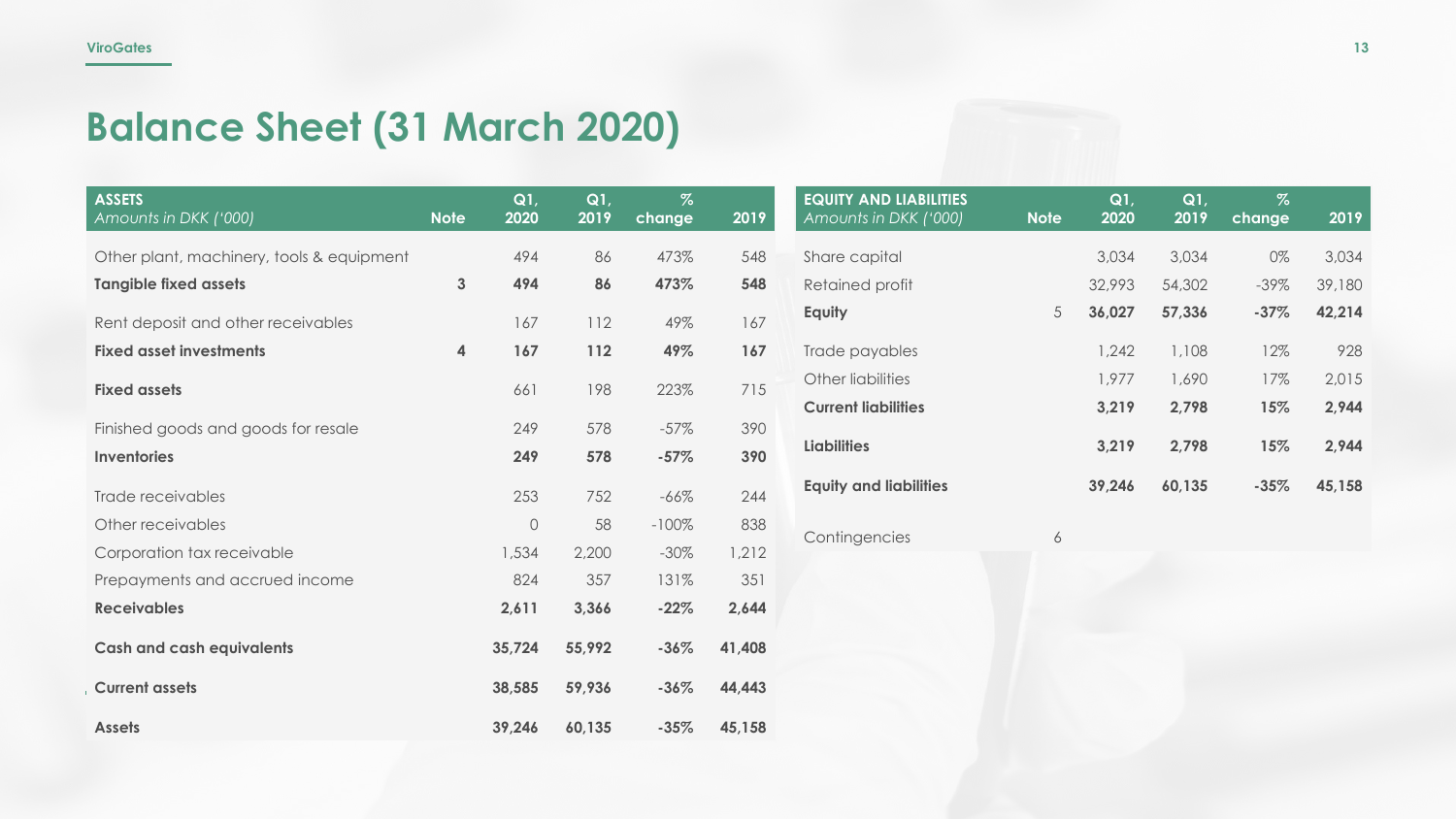### **Cash Flow Statement (1 January – 31 March)**

| <b>CASH FLOW</b><br>Amounts in DKK ('000)                    | <b>Note</b> | Q1<br>2020 | Q1,<br>2019 | $\%$<br>change           | 2019      |
|--------------------------------------------------------------|-------------|------------|-------------|--------------------------|-----------|
| Profit/loss for the period                                   |             | $-6,187$   | $-3,675$    | 68%                      | $-18,797$ |
| Reversed depreciation of the period                          |             | 848        | 806         | 5%                       | 116       |
| Reversed tax on profit/loss for the period                   |             | $-322$     | $-270$      | 19%                      | $-1,212$  |
| Corporation tax received                                     |             | $\sqrt{a}$ | $\circ$     | $\overline{\phantom{a}}$ | 1,930     |
| Change in inventory                                          |             | 141        | 116         | 22%                      | 303       |
| Change in receivables                                        |             | 355        | $-678$      | $-152%$                  | $-944$    |
| Change in current liabilities (ex bank and tax)              |             | 276        | 386         | $-29%$                   | 531       |
| <b>Cash flows from operating activity</b>                    |             | $-5,683$   | $-4,089$    | 48%                      | $-18,072$ |
| Purchase of tangible fixed assets                            |             | $\circ$    | $\circ$     | $\overline{\phantom{a}}$ | $-547$    |
| Purchase of financial assets                                 |             | $\Omega$   | $-2$        | $-100\%$                 | $-57$     |
| <b>Cash flows from investing activity</b>                    |             | $\bf{0}$   | $-2$        | $-100%$                  | $-604$    |
| Change in cash and cash equivalents                          |             | $-5,683$   | $-4,091$    | 47%                      | $-18,675$ |
| Cash and cash equivalents at 1 January                       |             | 41,408     | 60,084      | $-31%$                   | 60,084    |
| Cash and cash equivalents at end of period                   |             | 35,724     | 55,992      | $-36%$                   | 41,408    |
| Specification of cash and cash equivalents at end of period: |             |            |             |                          |           |
| Cash and cash equivalents                                    |             | 35,724     | 55,992      | $-36\%$                  | 41,408    |
| Cash and cash equivalents, net debt                          |             | 35,724     | 55,992      | $-36%$                   | 41,408    |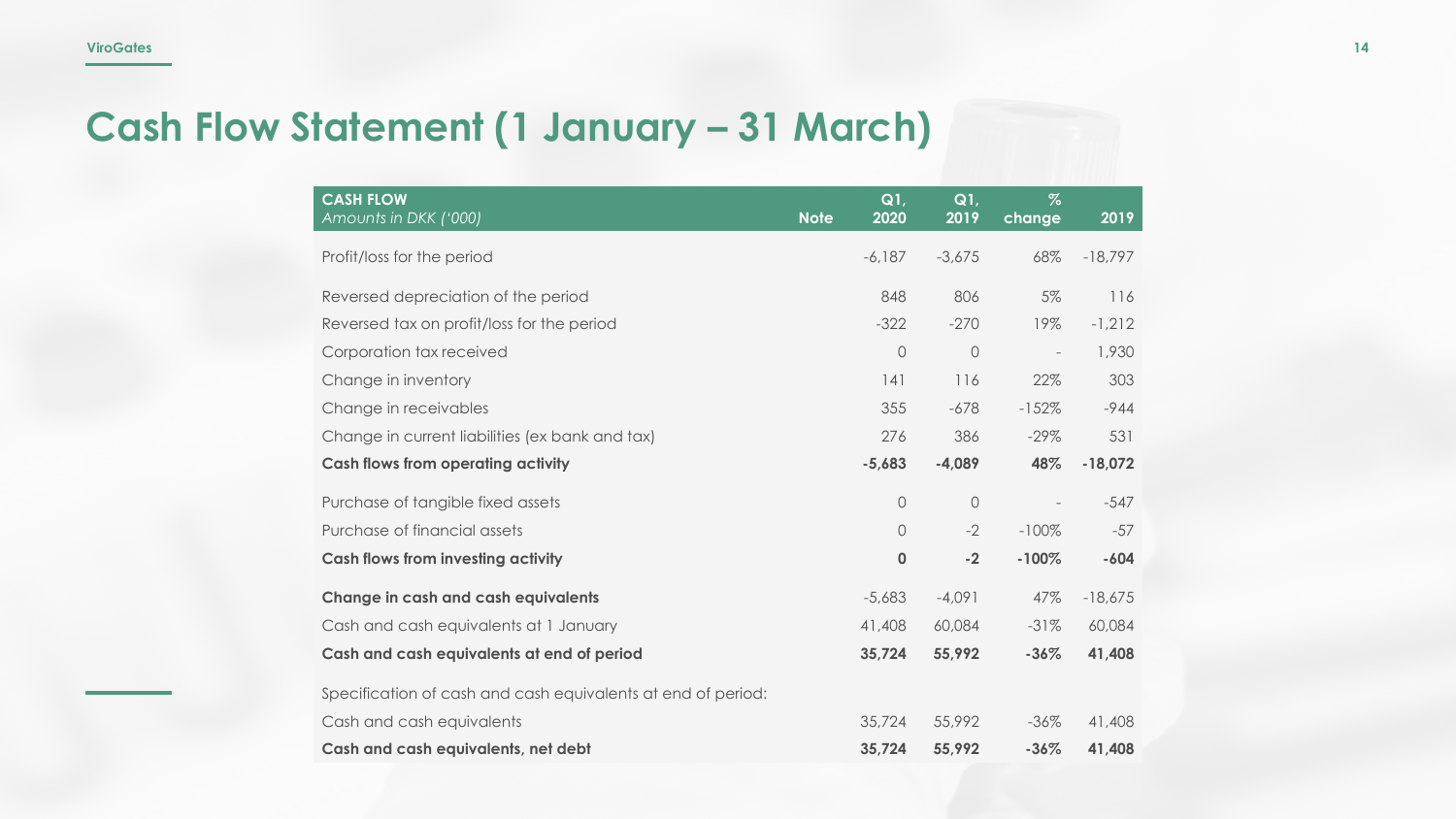### **Notes to the financial statements**

#### **<sup>1</sup> Staff costs**

| Amounts in DKK ('000) unless<br>otherwise stated | Q1<br>2020 | Q1<br>2019 | Z<br>change | 2019   |
|--------------------------------------------------|------------|------------|-------------|--------|
| Average number of employees (#)                  | 13         | 11         | 18%         | 12     |
| Sales & Marketing                                | 2.322      | 1.662      | 40%         | 8.726  |
| Research & Development                           | 51         | 53         | $-4\%$      | 324    |
| Administration                                   | 517        | 590        | $-12\%$     | 1,789  |
| <b>Total staff costs</b>                         | 2.890      | 2.305      | 25%         | 10,839 |

The incentive programme for the board of executive, executive staff and the board of directors includes the option of subscribe shares during the priod from 2015 to 2018 for up to 9 pct. of the present share capital at a predetermined price. The subscription cannot exceed one-third per year. Thus, in the period up to 2918 the subscription of shares cannot exceed a nominal amount of DKK 208,715 at price 32.77 - 68.27, equal to a total value of DKK ('000) 10,400.

#### **<sup>2</sup> Tax on profit/loss for the period**

| Amounts in DKK ('000)            | Q1.<br>2020 | Q1.<br>2019 | %.<br>change | 2019  |
|----------------------------------|-------------|-------------|--------------|-------|
| Calculated tax on taxable income | 322         | 270         | 18%          | 1.930 |
| Total                            | 322         | 270         | 18%          | 1.930 |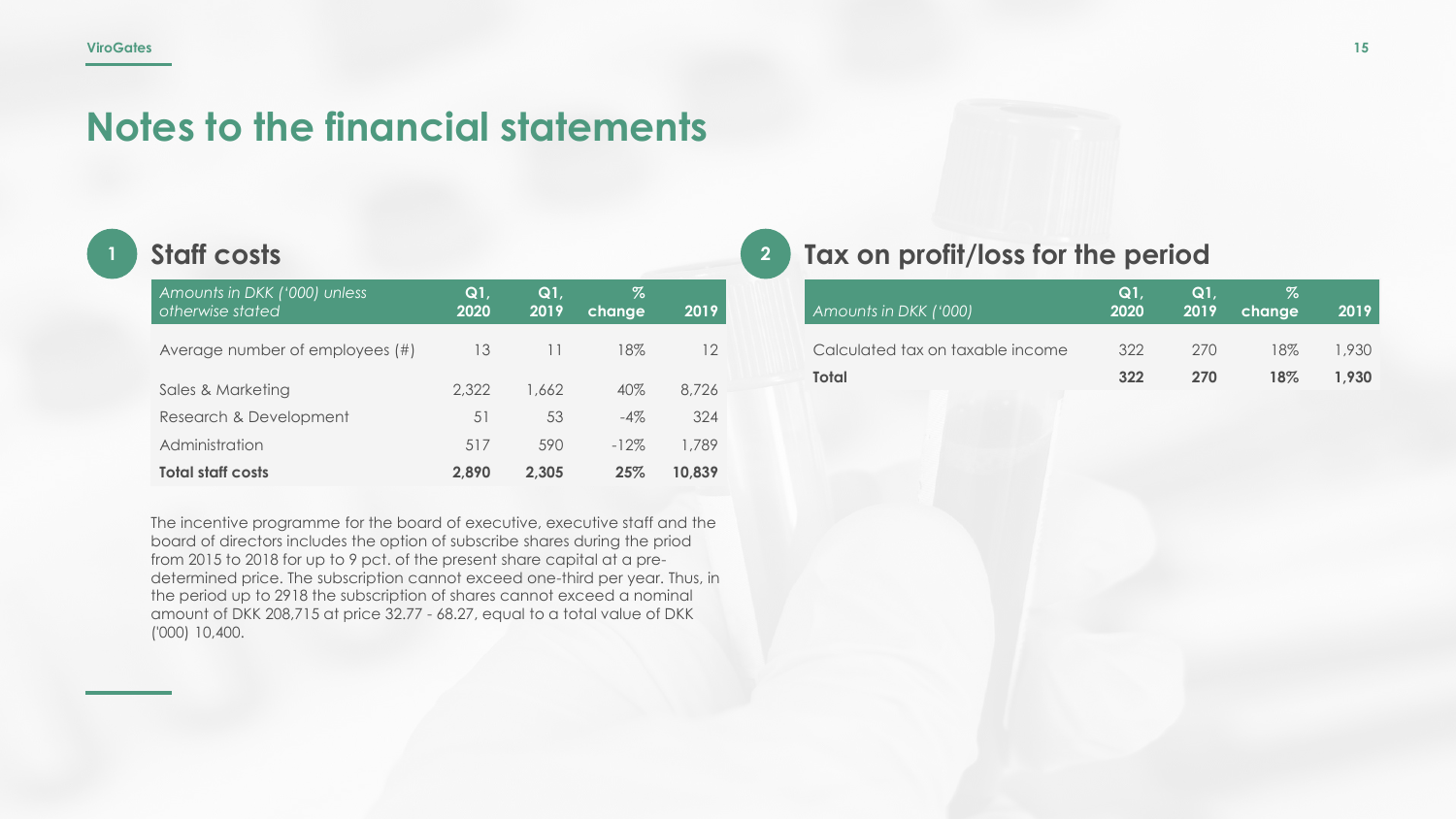### **Notes to the financial statements (continued)**

| I |
|---|
| I |
|   |

### **<sup>3</sup> Tangible fixed assets**

| Amounts in DKK ('000)                                          | Q1<br>2020 | Q1<br>2019 | %<br>change | 2019       |
|----------------------------------------------------------------|------------|------------|-------------|------------|
| Other plants, machinery & equipment                            |            |            |             |            |
| Cost at 1 January 2020 / 2019                                  | 548        | 117        | 366%        | 118        |
| Additions                                                      | 0          | 0          |             | 547        |
| <b>Disposals</b>                                               | 0          | $\bigcap$  |             | $\bigcirc$ |
| Cost at Q1, 2020, Q1 2019, 2019                                | 548        | 117        | 366%        | 665        |
| Depreciation and impairment losses<br>at 1 January 2020 / 2019 | 0          | $\Omega$   |             | $\bigcap$  |
| Reversal of depreciation of assets<br>disposed of              | 0          | $\bigcap$  |             | $\bigcirc$ |
| Depreciation for the year                                      | 54         | 31         | 74%         | 116        |
| <b>Depreciation and impairment losses</b><br>at 2020, 2019     | 54         | 31         | 74%         | 116        |
| Carrying amount of 2020, 2019                                  | 494        | 86         | 474%        | 548        |

#### **<sup>4</sup> Fixed asset investments**

| Amounts in DKK ('000)                 | Q1,<br>2020 | Q1<br>2019   | Z<br>change | 2019 |
|---------------------------------------|-------------|--------------|-------------|------|
| Rent deposit and other<br>receivables |             |              |             |      |
| Cost at 1 January 2020 / 2019         | 167         | 110          | 52%         | 110  |
| Additions                             | 0           | $\mathbf{2}$ | $-100%$     | 57   |
| Cost at Q1 2020, Q1 2019, 2019        | 167         | 112          | 49%         | 167  |
| Carrying amount of 2020, 2019         | 167         | 112          | 49%         | 167  |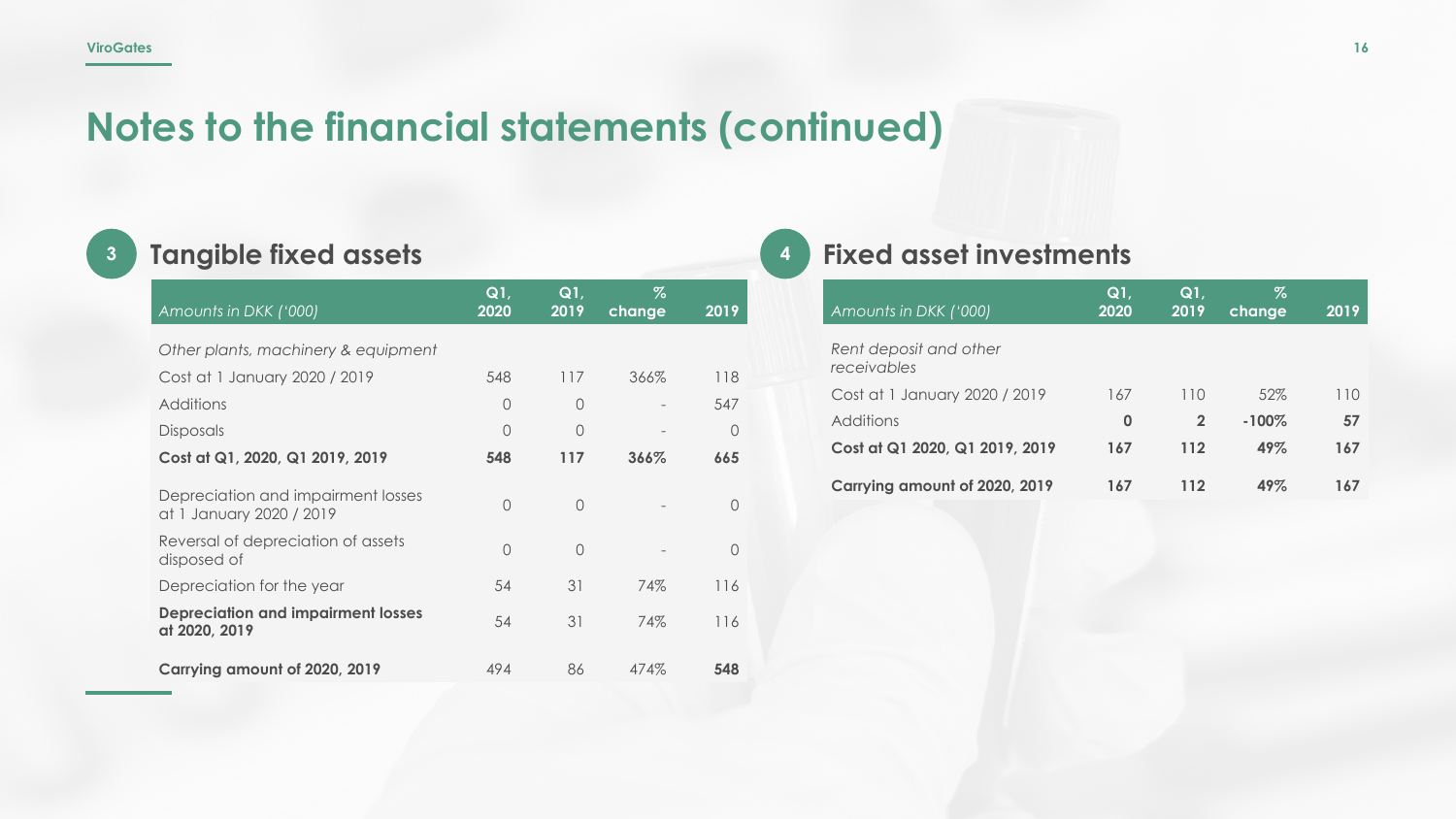### **Notes to the financial statements (continued)**

**<sup>5</sup> Equity**

| Amounts in DKK                                      | Q1, 2020     | Q1, 2019     | Z<br>change              | 2019          |
|-----------------------------------------------------|--------------|--------------|--------------------------|---------------|
| Share capital                                       | 3,034,347    | 3,034,347    | $0\%$                    | 3,034,347     |
| Retained profit                                     | 39,179,864   | 57,976,672   | $-32%$                   | 57,976,672    |
| <b>Equity at 1 January</b>                          | 42,214,211   | 61,011,019   | $-31%$                   | 61,011,019    |
| Capital increase (share capital)                    | 0            | 0            |                          | $\Omega$      |
| Capital increase (retained profit)                  | 0            | $\Omega$     | $\overline{\phantom{a}}$ | $\Omega$      |
| Proposed distribution of loss to<br>retained profit | $-6,187,129$ | $-3,674,785$ | 68%                      | $-18,796,805$ |
| <b>Equity end of period</b>                         | 36,027,083   | 57,336,233   | $-37\%$                  | 42,214,216    |

The Company's share capital consists of 3.034.347 shares of nom. 1 kr.

The Company has 2.585 treasury shares of nom. 1 kr. which equals 0,1% of the total share capital.

Under a resolution passed by the General Meeting, the Company may acquire treasury shares up to 10% of the share capital. Treasury shares are acquired for purposes of incentive programs for consultants and employees of the company

#### **<sup>6</sup> Contingencies**

The Company has entered into an agreement for office rent with a notice of termination period of 35 months. There is a liability of DKK ('000) 1,510.

#### **<sup>7</sup> Other external expenses**

| Amounts in % of                          | Q1,    | Q1.    | Z      | 2019   |
|------------------------------------------|--------|--------|--------|--------|
| total expenses                           | 2020   | 2019   | change |        |
| R&D expenses in %<br>of total expenses   | 21.13% | 25.28% | $-16%$ | 22.23% |
|                                          | Turb   | Turb   | Turb   | Turb   |
|                                          | Assay  | Assay  | Assay  | Assay  |
| Sales expenses in %<br>of total expenses | 26.44% | 13.31% | 99%    | 17.73% |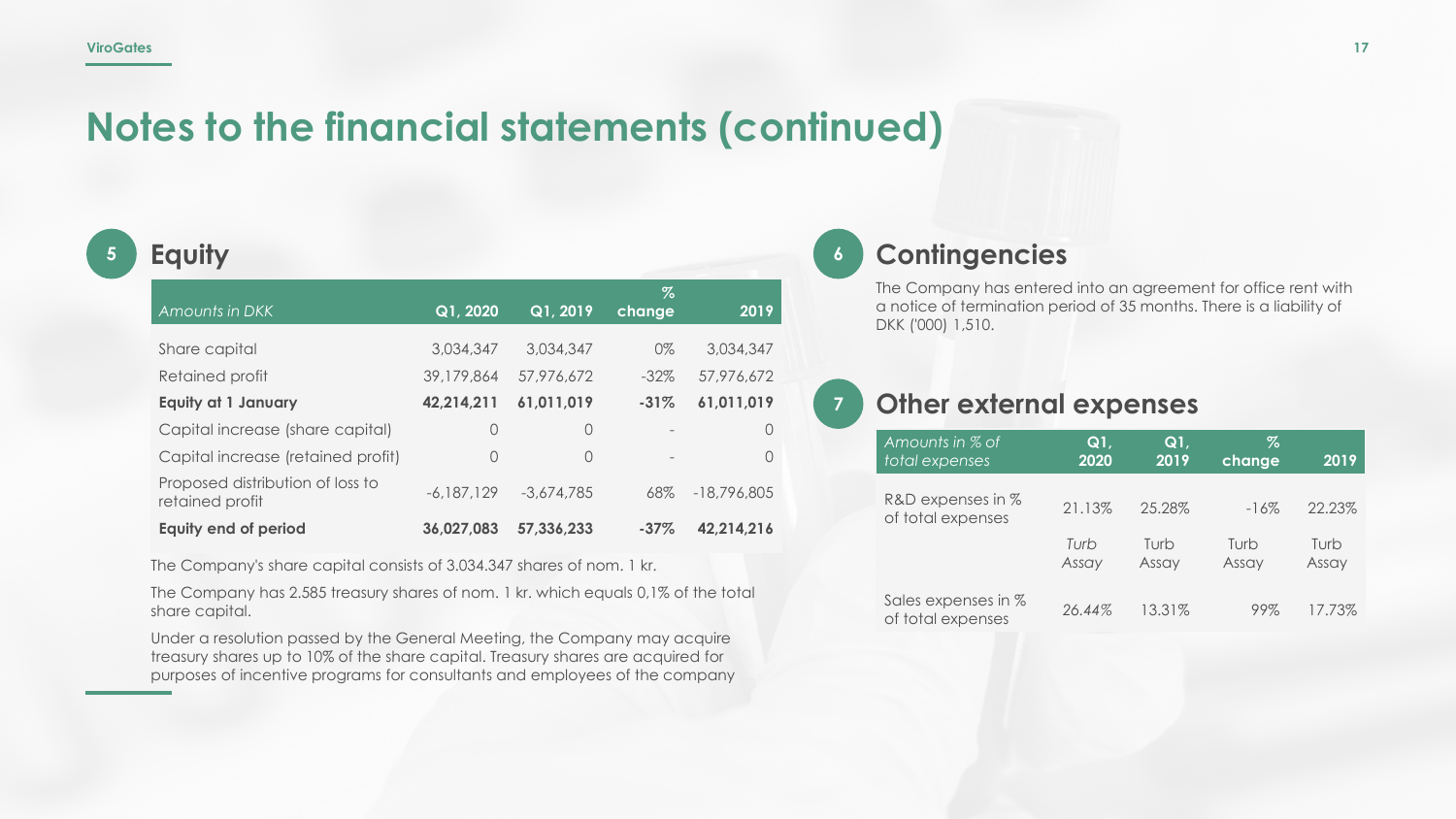| <b>Summary</b>              |  |
|-----------------------------|--|
| <b>Management review</b>    |  |
| <b>Financial statements</b> |  |

**Statement by the Board and Executive Management 18**